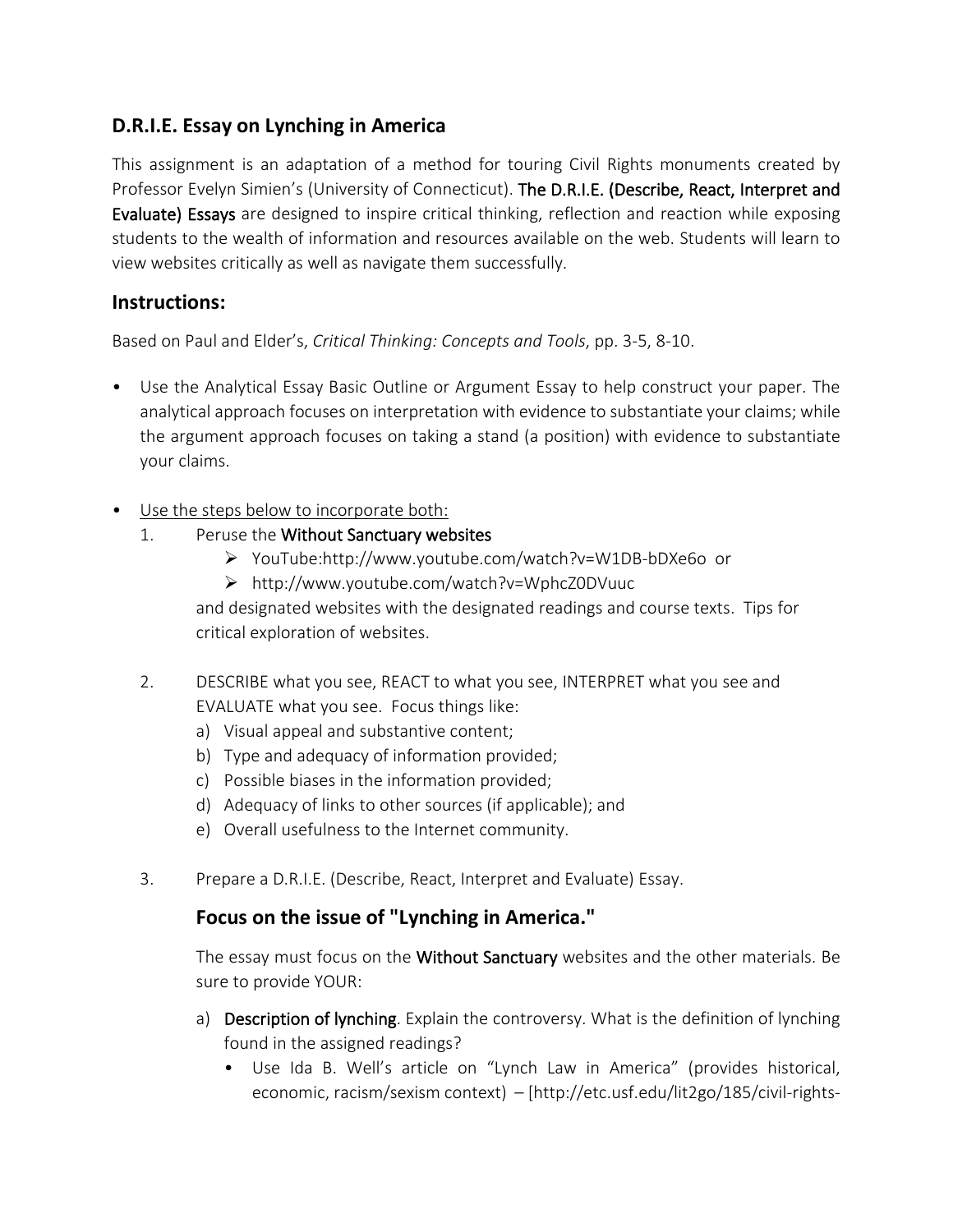and-conflict-in-the-united-states-selected-speeches/4375/speech-on-lynchlaw-in-america-given-by-ida-b-wells-in-chicago-illinois-january-1900/];

- Use the poem/song, "Strange Fruit" (popular music, culture context) BELOW;
- What do these pieces reveal about America or race relations in their messages? Do you agree? Why or why not? Give details, examples.
- b) Reaction to lynching. Clearly state an opinion and make assertions and support them;
- c) Interpretation of lynching in the development of American democracy. Argue directly for your chosen position about lynching in America using the readings/sources as evidence, and
- d) Evaluation of the materials. Make connections or inferences from the course themes (i.e. universal freedom, equality, power, self-determination, linked fate, minority-majority coalitions). Use the materials to ground your thesis or position), then
- e) Provide "Statement of Discovery" on lynching. For example: What can we learn from examining lynching in America? What was discovered about the value of examining the issue and its relationship to the course them or real world? What deep and thought-provoking questions does the issue raise? How can you connect this issue and its themes to contemporary issues?
- 4. You MUST use the designated course readings and lectures to support your position. You may bring in additional materials (found under WEB LINKS on BLACKBOARD) as well. Please refrain from using the Internet dictionary or unsubstantiated sites.

#### Additional assigned readings or sources:

- a) Equal Justice Initiative [www.eji.org]: [http://eji.org/sites/default/files/lynching-inamerica-second-edition-summary.pdf]. Lynching in America reports & databases:
	- Lynching in America: Confronting the Legacy of Racial Terror [http://eji.org/sites/default/files/lynching-in-america-second-editionsummary.pdf]
	- Lynching in America: Supplement-Lynchings By County [http://eji.org/sites/default/files/lynching-in-america-second-editionsupplement-by-county.pdf]
	- Lynching in America: Targeting Black Veterans [http://eji.org/sites/default/files/lynching-in-america-targeting-blackveterans.pdf]
- b) W.E.B. DuBois: "Of the Dawn of Freedom" in *The Souls of Black Folks* (1903); *Gift of Black Folk*, Chapter 4 - "The Emancipation of Democracy" & Chapter - "The Reconstruction of Freedom" (Found under course DOCUMENTS).
- c) The Poem/Song Lyrics: "Strange Fruit." The original lyrics for the poem/song , "Strange Fruit" are below for your convenience: